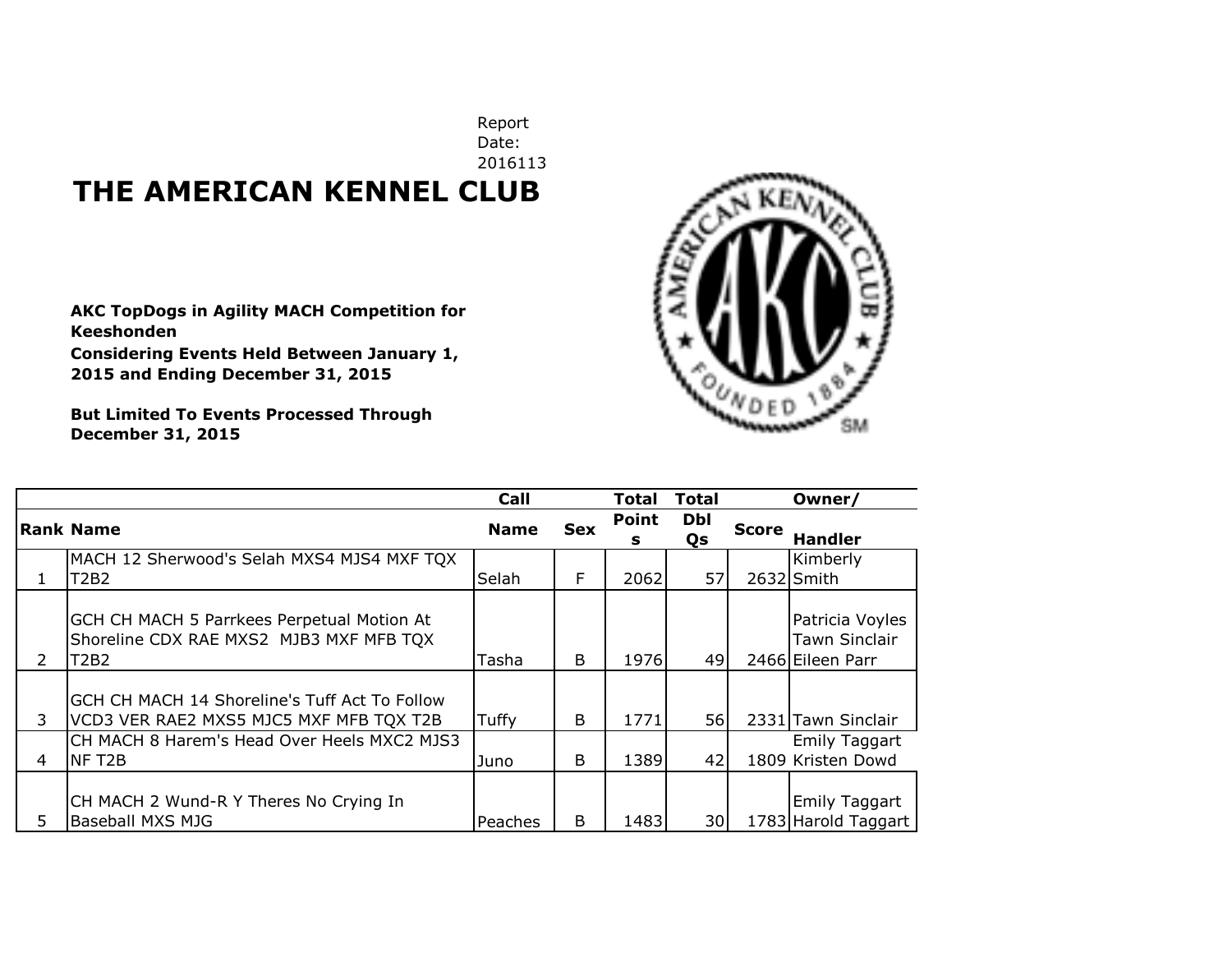|    |                                                    |        |         |      |                | Shelley &          |
|----|----------------------------------------------------|--------|---------|------|----------------|--------------------|
| 6  | MACH 3 Resq's Ruger 514 MXC MJC XF T2B2            | Ruger  | D       | 1432 | 31             | 1742 Joseph Durbak |
|    | MACH9 Rainkees He's Got Razzmatazz CD RE           |        |         |      |                |                    |
| 7  | MXS3 MJC3 MXF MFG TQX T2B2                         | Tazz   | D       | 1365 | 33             | 1695 Beth Godwin   |
|    |                                                    |        |         |      |                | Tawn               |
|    | GCH CH MACH 2 Shoreline's Tuff Enuf VCD2 BN        |        |         |      |                | Sinclair/Pia       |
| 8  | RAE MXB2 MJB2 MXF MFB T2B2                         | Kelsey | $\sf B$ | 1100 | 37             | 1470 Paulsen       |
|    | CH MACH 3 Skyline's Isabella The Ball MXC MJB2     |        |         |      |                | <b>Ruth</b>        |
| 9  | <b>NF</b>                                          | Izzy   | B       | 1220 | 22             | 1440 Thompson      |
|    | MACH 2 Winsome's Raising The Bar MXC MJC OF        |        |         |      |                |                    |
| 10 | T <sub>2B8</sub>                                   | Race   | D       | 990  | 24             | 1230 Kris Arnds    |
|    | Keepsake He'll Blow You Away MXB MJB XF T2B        |        |         |      |                |                    |
| 11 | <b>CA</b>                                          | Nitro  | D       | 1056 | 16             | 1216 Beth Godwin   |
|    | MACH Keepsake Hot As A Pistol MXC MJC XF T2B       |        |         |      |                | Mary Kay           |
| 12 | CAX <sub>2</sub>                                   | Pistol | D       | 1088 | 11             | 1198 Keenan        |
|    |                                                    |        |         |      |                | <b>Ruth</b>        |
| 13 | MACH Krafty's Secret Peppermint Twist MXB MJB      | Heidi  | B       | 786  | 13             | 916 Thompson       |
|    | CH MACH 2 Jamynn's Onetoomany Coladas UD           |        |         |      |                | Shirley            |
| 14 | MXG MJC                                            | IJ     | B       | 599  | 14             | 739 Kilpatrick     |
|    |                                                    |        |         |      |                | Jessica            |
|    |                                                    |        |         |      |                | Houghton           |
| 15 | Duncan MXB MJB OF T2B                              | Duncan | D       | 606  | 13             | 736 Francis Kelly  |
|    | MACH 3 Sonata's Start Your Engines CD RE MXC       |        |         |      |                | Mary Beth          |
| 16 | MJC XF T2B                                         | Rev    | D       | 583  | 15             | 733 Wadja          |
|    | Ch KJ's Speed Date BN RN MXB MJB NAP NJP OF        |        |         |      |                |                    |
| 17 | <b>RATO</b>                                        | Flirt  | B       | 578  | 15             | 728 Laura Inman    |
|    |                                                    |        |         |      |                | Michele            |
| 18 | Ch MACH 3 Skyline's Celemir RN MXB2 MJS2 NF        | Kiefer | D       | 563  | 16             | 723 McGrath        |
|    |                                                    |        |         |      |                | John Cassiday      |
|    | CH MACH Daimler's Truly Top Secret CDX RE MXC      |        |         |      |                | Sue Ellen          |
| 19 | MJS2 XF T2B CGC                                    | Truly  | B       | 371  | 23             | 601 Cassiday       |
|    | <b>GCH CH MACH Shoreline's Way Too Tuff CD BN</b>  |        |         |      |                |                    |
| 20 | <b>RAE MXB MJB T2B</b>                             | Mack   | D       | 418  | 15             | 568 Robyn McNutt   |
|    |                                                    |        |         |      |                | Shirley            |
| 21 | GCH CH Jamynn's I'm Not An Outlaw CD MXS MJS Jesse |        | D       | 457  | 8 <sup>1</sup> | 537 Kilpatrick     |